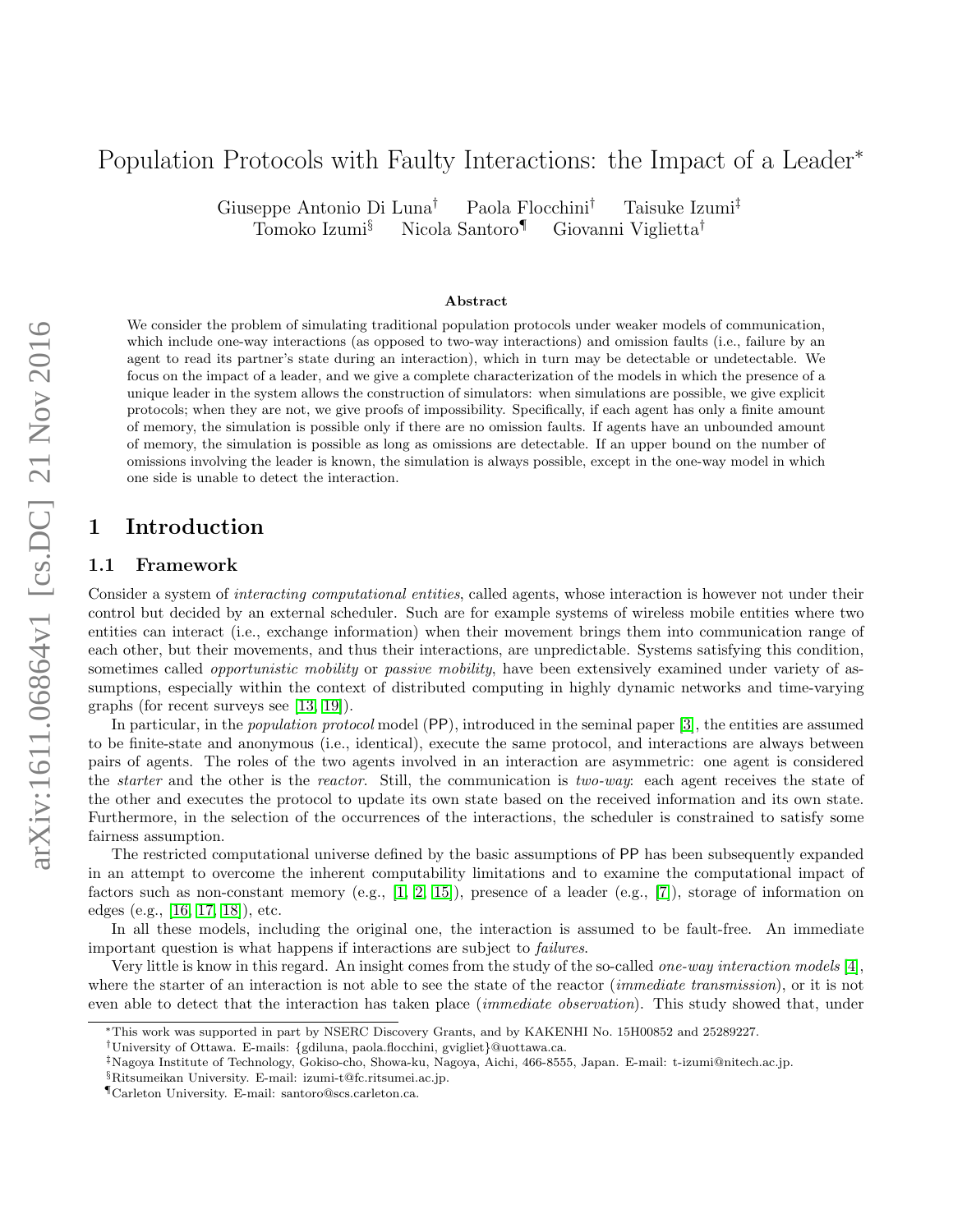one-way interactions, the computational power of the agents is strictly weaker than with the usual bidirectional interactions. In particular, if the interactions are not detectable by the starter (i.e., immediate observation), the agents can compute only the threshold predicates [\[4\]](#page-12-10).

The one-way interaction models capture a class of *permanent omission failures*, those occurring at the starter's side. Clearly, there are many more types of omission failures, such as those occurring at the reactor's side and, more insidious, those whose occurrence is dynamic and unpredictable. And of course, for each of these types there are different variations, depending on the kind of fault detection assumed.

The complete range of *dynamic omission failures* has been classified in [\[24\]](#page-13-0), where the following general question was posed: under what additional system capabilities is it possible to correctly execute every traditional two-way population protocol in spite of dynamic omission failures? More specifically, under what conditions (if any) it is possible to simulate the execution of every two-way population protocol for a given class of omission failures? The simulator should be a population protocol that, in each execution in the model defined by the considered class of omissions, produces a correct execution of any traditional two-way population protocol  $P$  given as input, regardless of the nature of  $\mathcal P$  and the constraints its execution might have; and it does so unobtrusively at each agent, interacting with  $P$  only by observing its internal state, and providing to it the internal state of another agent. In other words, a simulator provides an interface between the simulated protocol  $P$  and the physical communication layer, giving the system the illusion of being in a fault-free two-way environment.

The existence of simulators is important in scenarios in which we do not only concern ourselves with the final output of a population protocol, but also with the execution that leads to the result. We may want, for instance, to guarantee that our simulating agents enter some critical states exactly as many times as they would if they were actually executing the protocol that is being simulated.

The existence of fault-tolerant one-way simulators of two-way protocols has been investigated in [\[24\]](#page-13-0) in terms of the amount memory required by the agents to perform such simulations, and a variety of models and results were established. It is shown that, with no a-priori knowledge, the simulation of two-way protocols in the presence of omissions is impossible even if the agents have infinite memory. In the weakest models investigated, this impossibility holds even if the number of omission failures in each execution is limited to one. On the other hand, it is also shown that simulation is possible if agents have unique IDs or the total number of agents is known. Moreover, in some restricted models, simulation is possible when an upper bound on the number of omission faults is known.

In this paper we continue this general line of research and investigate how the presence in the system of a distinguished agent, a *leader*, can impact the capability of the system to tolerate dynamic omission failures. More precisely, we study the possibility and impossibility of simulation of two-way protocols with the aid of a leader, with respect to the different classes of omission failures and one-way interactions.

#### 1.2 Main Contributions

As in [\[24\]](#page-13-0), we consider all the computationally distinct models that arise from the introduction of omission faults and/or one-way interactions in two-way protocols: TW, IT, IO,  $T_i$   $(i = 1, 2, 3, ...)$  $(i = 1, 2, 3, ...)$  $(i = 1, 2, 3, ...)$ , and  $I_i$   $(j = 1, 2, 3, 4, ...)$ ; see Figure 1, where the transition function  $\delta$ , detailed in Section [2,](#page-2-0) uniquely identifies each model. In particular, TW refers to two-way protocols without omissions; IT and IO refer to the one-way models *immediate transmission* and *immediate observation*, introduced in [\[4\]](#page-12-10); the  $T_i$ 's and  $I_i$ 's refer to the distinct two-way and one-way models with omissions, respectively.

We consider two types of omission adversaries: informally, a "malignant" one  $(UO)$ , which is able to arbitrarily insert omission faults into "globally fair" sequences of interactions, and a "benign" one  $(\diamond NO)$ , which inserts some omission faults, but eventually stops. To make our results stronger, we always assume the benign adversary in in the impossibility proofs and the malignant one in the possibility proofs.

We study the negative impact that omissions have on computability, and we show that the simulation of two-way protocols is impossible even with the aid of a leader (Theorem [1\)](#page-6-0), assuming that the amount of memory is bounded.

On the other hand, we show that the presence of both a leader and infinite memory on each agent makes the simulation possible in the weak intermediate one-way models  $I_1$  and  $I_2$  (Theorem [4\)](#page-8-0), and thus in all the upper models of Figure [1.](#page-4-0) The fact that this possibility does not apply to  $IO$  and  $T_1$  is not accidental: indeed we prove that, for these two models, the simulation is impossible even with both a leader and infinite memory, even against the benign omission adversary (Theorem [2\)](#page-7-0).

Finally, we study what happens when a bound on the omission failures involving the leader is known, and essentially we show that simulators exists for models  $I_1$  and  $I_2$  (Theorem [5\)](#page-8-1) and model  $T_1$  (Theorem [6\)](#page-9-0), and these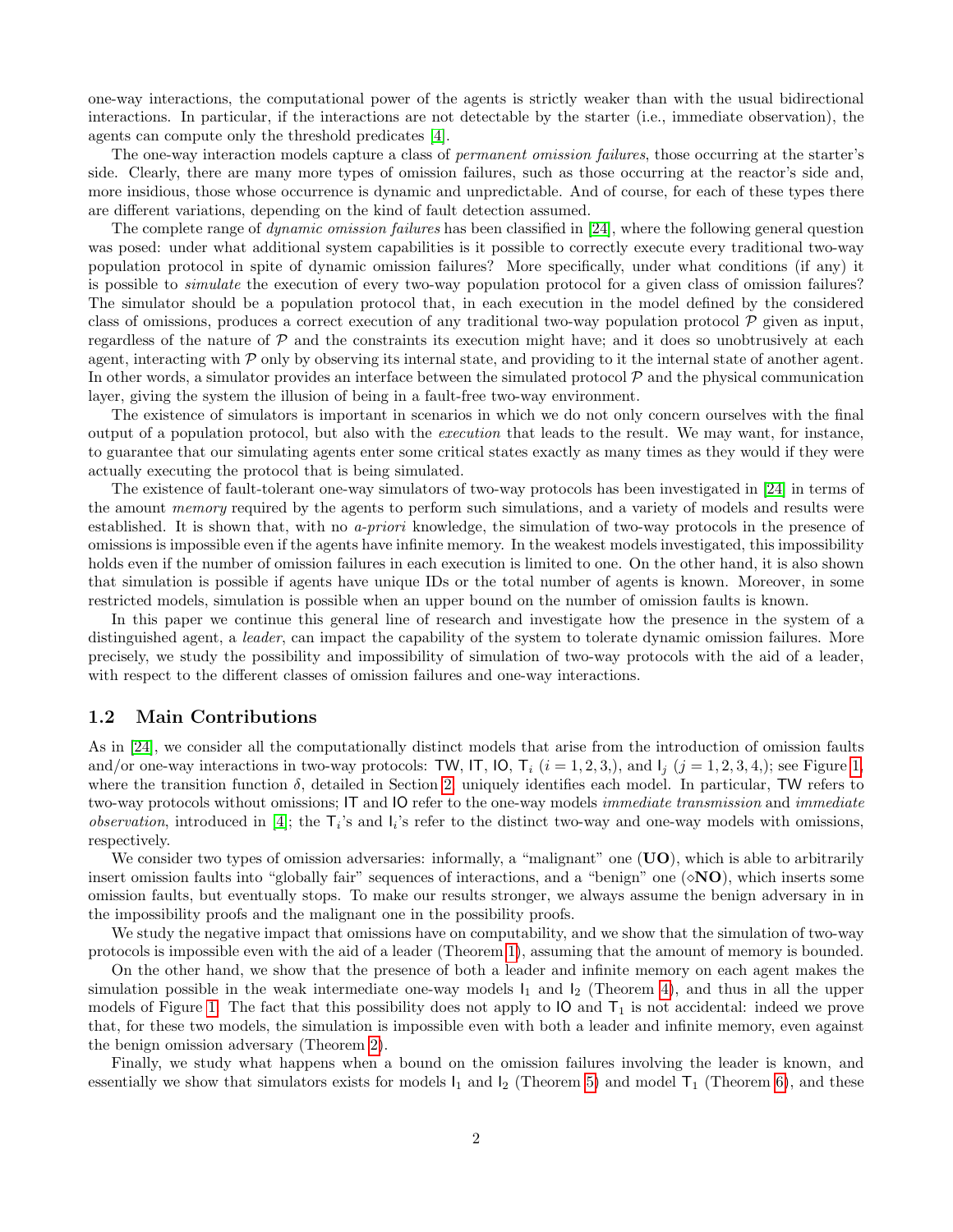imply the possibility of simulations in all other omissive models.

For non-omissive models, we show that two-way simulation is possible in the IT model (Theorem [7\)](#page-11-0). In light of the fact that with constant memory, in absence of additional capabilities, IT protocols are strictly less powerful than TW (see [\[24\]](#page-13-0)), our results show that this computational gap can be overcome by using a leader.

Our main results are summarized in Figure [2,](#page-4-1) where white blobs represent possibilities, and gray blobs impossibilities. As a consequence of these results, we have a complete characterization of the feasibility of simulations with respect to the presence of a leader.

#### 1.3 Related Work

Starting with the seminal paper [\[8\]](#page-12-11), there have been extensive investigations on population protocols (e.g., see [\[5,](#page-12-12) [11,](#page-12-13) [14,](#page-12-14) [19,](#page-12-1) [20,](#page-13-1) [21,](#page-13-2) [26\]](#page-13-3)). In order to overcome the inherent computability restrictions of the model, several extensions have been proposed. For example, endowing each agent with non-constant memory [\[1,](#page-12-3) [2,](#page-12-4) [15\]](#page-12-5), assuming the presence of a leader [\[7\]](#page-12-6), allowing a certain amount of information to be stored on the edges of the "communication graph" [\[16,](#page-12-7) [17,](#page-12-8) [18\]](#page-12-9), etc.

The possibility of reliable computations in PP, first considered in [\[22\]](#page-13-4), has been studied only with respect to processors' faults, and the basic model has necessarily been expanded. In [\[23\]](#page-13-5) it has been shown how to compute functions tolerating  $\mathcal{O}(1)$  crash stops and transient failures, assuming that the number of failures is bounded and known. In [\[6\]](#page-12-15) the majority problem under  $\mathcal{O}(\sqrt{n})$  Byzantine failures, assuming a fair probabilistic scheduler, has been studied. In [\[27\]](#page-13-6) unique IDs are assumed, and it is shown how to compute functions tolerating a bounded number of Byzantine faults, under the assumption that Byzantine agents cannot forge IDs. Self-stabilizing solutions have been devised for specific problems such as: leader election, assuming knowledge of the system size and a nonconstant number of states [\[12\]](#page-12-16), or assuming a leader detection oracle [\[25\]](#page-13-7); counting, assuming the presence of a leader [\[9\]](#page-12-17). Moreover, in [\[10\]](#page-12-18) a self-stabilizing transformer for general protocols has been studied in a slightly different model and under the assumption of unbounded memory and a leader.

Finally, to the best of our knowledge, the one-way model, without omissions, has been studied only in [\[4\]](#page-12-10), where it is shown that IT and IO, when equipped with constant memory, can compute a set of functions that is strictly included in that of TW. The omission models that we consider have been introduced for the first time in [\[24\]](#page-13-0), where a characterisation of what can be simulated without a leader is given. Our paper complements and enriches the results of [\[24\]](#page-13-0), showing what additional power is obtained assuming the presence of a leader.

# <span id="page-2-0"></span>2 Model and Terminology

In this section we briefly define the computation model, the notion of omission, and the notion of simulator. Due to space constraints, we do not include all the formal definitions, which can be found in [\[24\]](#page-13-0).

#### 2.1 Interacting Entities

We consider a system consisting of a set  $A = \{a_1, \ldots, a_n\}$  of interacting computational entities, called *agents*. Each interaction involves only two agents with asymmetric roles: one agent is the *starter* and the other is the *reactor*. Interactions occur at discrete times, and at every "time unit" exactly one interaction occurs. The starter and the reactor of each interaction are chosen by an external "adversarial scheduler" in a "globally fair" way (see [\[24\]](#page-13-0) for details).

When two agents interact, they exchange information and perform a local computation according to the same protocol P. A protocol is a pair  $\mathcal{P} = (Q_{\mathcal{P}}, \delta_{\mathcal{P}})$ , where  $Q_{\mathcal{P}}$  is a set of local states and  $\delta_{\mathcal{P}}: Q_{\mathcal{P}} \times Q_{\mathcal{P}} \to Q_{\mathcal{P}} \times Q_{\mathcal{P}}$ is the transition function defining the states of the two interacting agents at the end of their local computation. Some elements of  $Q_p$  are labeled as "initial states"; when the execution of the protocol begins, all agents have (any combination of) initial states. With a small abuse of notation, and when no ambiguity arises, we will use the same literal (e.g.,  $a_i$ ) to indicate both an agent and its local state. A *configuration* of P is a multiset of local states of P.

We can model the presence of a *leader* in the system by stipulating that, in every initial configuration, there is exactly one agent in a distinguished state (or set of states).

Depending on the conditions imposed on the transition function, three main models of interactions have been identified: the standard two-way model and the one-way models, *immediate transmission* and *immediate observation*, presented in [\[4\]](#page-12-10).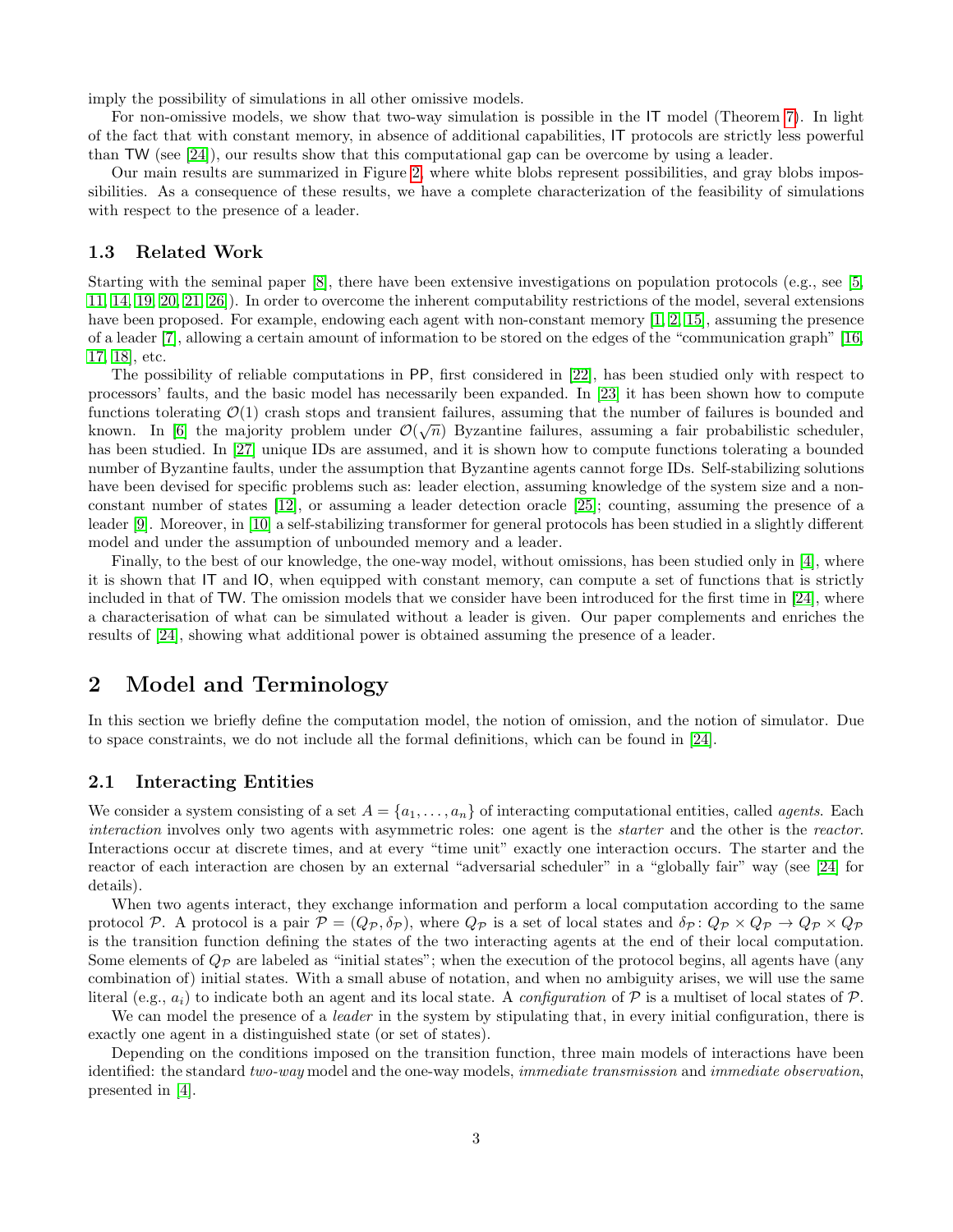**Two-Way Interaction Model** (TW). The state transition function consists of two functions  $f_s: Q_{\mathcal{P}} \times Q_{\mathcal{P}} \to$  $Q_{\mathcal{P}}$  and  $f_r: Q_{\mathcal{P}} \times Q_{\mathcal{P}} \to Q_{\mathcal{P}}$ , one for the starter and the other for the receiver respectively, with  $\delta_{\mathcal{P}}(a_s, a_r)$  $(f_s(a_s, a_r), f_r(a_s, a_r)).$ 

**Immediate Transmission Model (IT).** The state transition function consists of two functions  $g: Q_{\mathcal{P}} \to Q_{\mathcal{P}}$ and  $f: Q_{\mathcal{P}} \times Q_{\mathcal{P}} \to Q_{\mathcal{P}}$ , with  $\delta_{\mathcal{P}}(a_s, a_r) = (g(a_s), f(a_s, a_r))$ . Note that, in the IT interaction model, the starter does not read the state of the reactor but it explicitly detects the interaction, as it applies function  $g$  to its own state.

**Immediate Observation Model** (IO). The state transition function has the form  $\delta_P(a_s, a_r) = (a_s, f(a_s, a_r))$ . Note that, in the IO model, there is no detection of the interaction (or proximity) by the starter.

### 2.2 Omissions

An omission is a fault involving a single interaction. In an omissive interaction, an agent does not receive any information about the state of the other. If omissions can occur in the system, then transition functions become more general relations.

**Two-Way Omissive Models.** In the most general omissive model,  $T_3$ , the transition relation has the form

 $\delta(a_s, a_r) = \{ (f_s(a_s, a_r), f_r(a_s, a_r)), (o(a_s), f_r(a_s, a_r)), (f_s(a_s, a_r), h(a_r)), (o(a_s), h(a_r)) \}.$ 

The first pair is the outcome of an interaction when no omission is present; the other three pairs represent all possible outcomes when there is an omission: respectively, an omission on the starter's side, on the reactor's side, and on both sides. The functions  $o$  and  $h$  represent the detection capabilities of each agent: if one of these is the identity, then omissions are *undetectable* on the respective side. This gives rise to the weaker models  $T_2$  and  $T_1$ depicted in Figure [1](#page-4-0) (see [\[24\]](#page-13-0) for more details).

One-Way Omissive Models. These models are defined by the transition relation

$$
\delta(a_s, a_r) = \{ (g(a_s), f(a_s, a_r)), (o(a_s), h(a_r)) \}.
$$

The first pair is the outcome of an interaction when no omission is present, and the second pair when there is an omission. Note that the IO model corresponds to the case in which g is the identity function and there are no omissions. Once again, omissions are undetectable starter-side if  $o$  is the identity function or if  $o = g$ . Moreover, if  $h = g$ , the reactor has detected the *proximity* of another agent, but is unable to read its state or even determine who is the starter and who is the reactor. Collectively, these variations give rise to models  $I_1$  to  $I_4$  in Figure [1.](#page-4-0) Other combinations of omissions and detections are possible, but they are provably equivalent to some of the aforementioned ones (see [\[24\]](#page-13-0) for more details).

Omissions are introduced by an adversarial entity. We consider two types of adversaries:

(1) the Unfair Omissive Adversary ( $UO$ ), which arbitrarily inserts omissive interactions in any execution, and

(2) the Eventually Non-Omissive Adversary ( $\delta$ **NO**), which can only insert finitely many omissions in an execution.

#### <span id="page-3-0"></span>2.3 Simulation of Two-Way Protocols

Let P be a two-way protocol, and let  $S(\mathcal{P})$  be any protocol (which could be one-way, omissive, or both). Next we are going to informally define what it means for  $\mathcal{S}(\mathcal{P})$  to *simulate*  $\mathcal{P}$  (for a formal definition, refer to [\[24\]](#page-13-0)).

We want the set of local states of  $\mathcal{S}(\mathcal{P})$  to be of the form  $Q_{\mathcal{P}} \times Q_{\mathcal{S}}$ , where  $Q_{\mathcal{P}}$  is the set of local states of  $\mathcal P$ (the "simulated states"), and  $Q<sub>S</sub>$  is some additional memory space used in the simulation. Suppose now to start an execution of  $\mathcal{S}(\mathcal{P})$  on a system of  $n > 2$  agents from a given initial configuration. Agents are allowed to freely change the  $Q_{\mathcal{S}}$  component of their local states; but when they change their  $Q_{\mathcal{P}}$  component, we want the change to reflect the transition function of P. That is, if  $\delta_P(a_s, a_r) = (f_s(a_s, a_r), f_r(a_s, a_r))$ , then for every agent whose simulated state changes from  $a_s$  to  $f_s(a_s, a_r)$ , there must be some other agent (at some point in time) whose simulated state changes from  $a_r$  to  $f_r(a_s, a_r)$ . Moreover, there must be a perfect matching between such transitions, in such a way that each starter of a simulated transition can be implicitly mapped to an appropriate reactor. Also, such a perfect matching must be "temporally consistent", i.e., there must be an ordering of the simulated two-way interactions that respects the order of the local state changes of each agent.

We additionally require that, if the execution of  $\mathcal{S}(\mathcal{P})$  is globally fair (in the sense defined in [\[24\]](#page-13-0)), then also the resulting simulated execution of  $P$  is globally fair.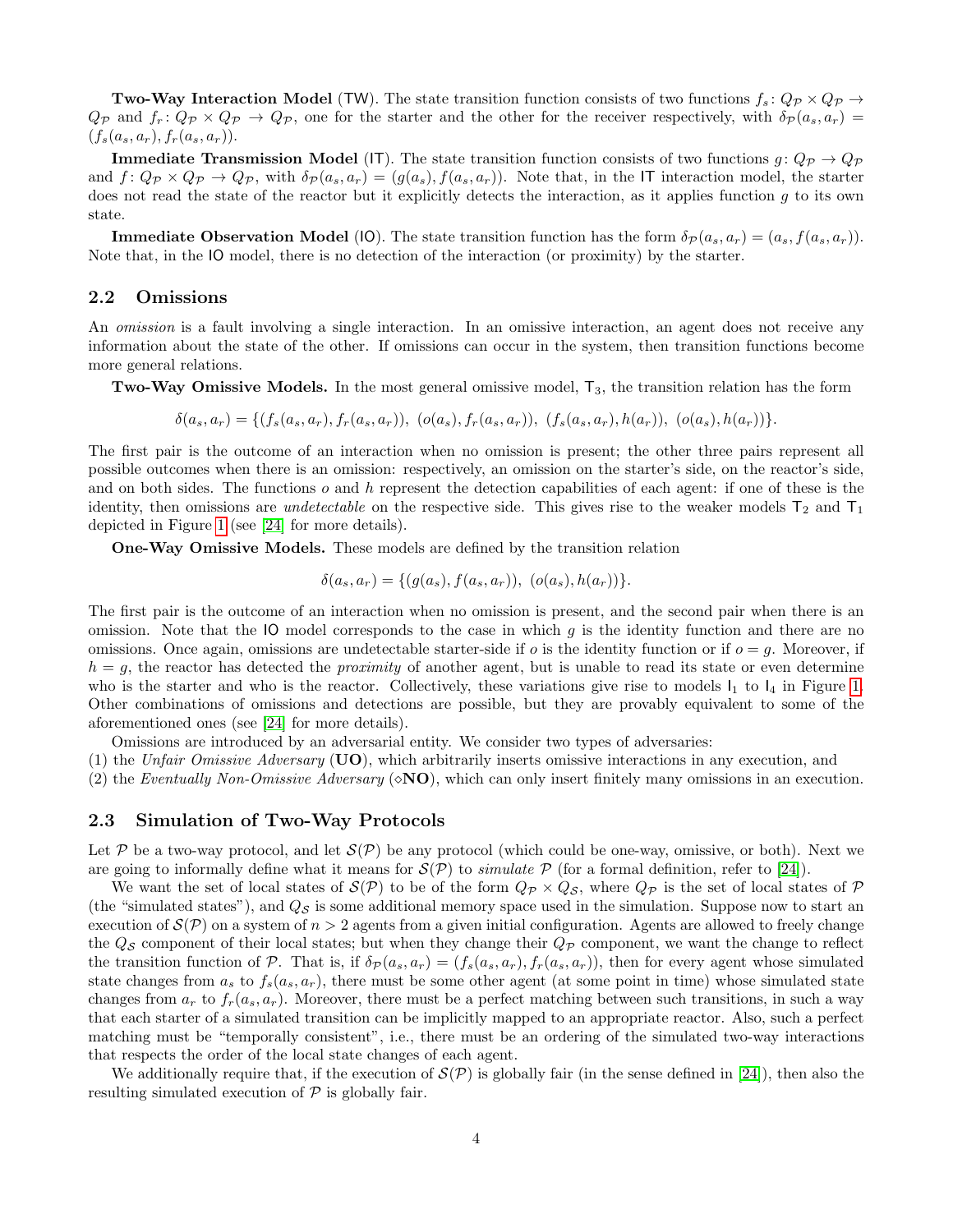<span id="page-4-0"></span>

Figure 1: Interaction models (up to equivalence) and their computational relationships. An arrow between two blobs indicates that the class of solvable problems in the source blob is included in that of the destination blob. The models on the left,  $T_1$ ,  $T_2$ ,  $T_3$ , are the two-way models with omissions. The models on the right,  $I_1$ ,  $I_2$ ,  $I_3$ ,  $I_4$ , are the one-way models with omissions.

<span id="page-4-1"></span>

Figure 2: Map of results (cf. Figure [1\)](#page-4-0). White blobs denote the existence of simulators; gray blobs indicate that simulations are not possible.

# 3 Simulation with a Leader in Omissive Models: Impossibility

In this section we prove that the presence of a leader, alone, might not be sufficient to overcome dynamic omissions. Indeed, we prove that there are two-way protocols that cannot be simulated with omissive interactions even if a leader is present.

Next we consider the *Pairing Problem* introduced in [\[24\]](#page-13-0): a set of agents A is given, partitioned into *consumer* agents  $A_c$ , starting in state c, and producer agents  $A_p$ , starting in state p. We say that a protocol  $P$  solves the Pairing Problem if it enforces the following properties:

(i) Irrevocability:  $P$  has a state cs that only agents in state c can reach; once an agent has state cs, its state cannot change any more;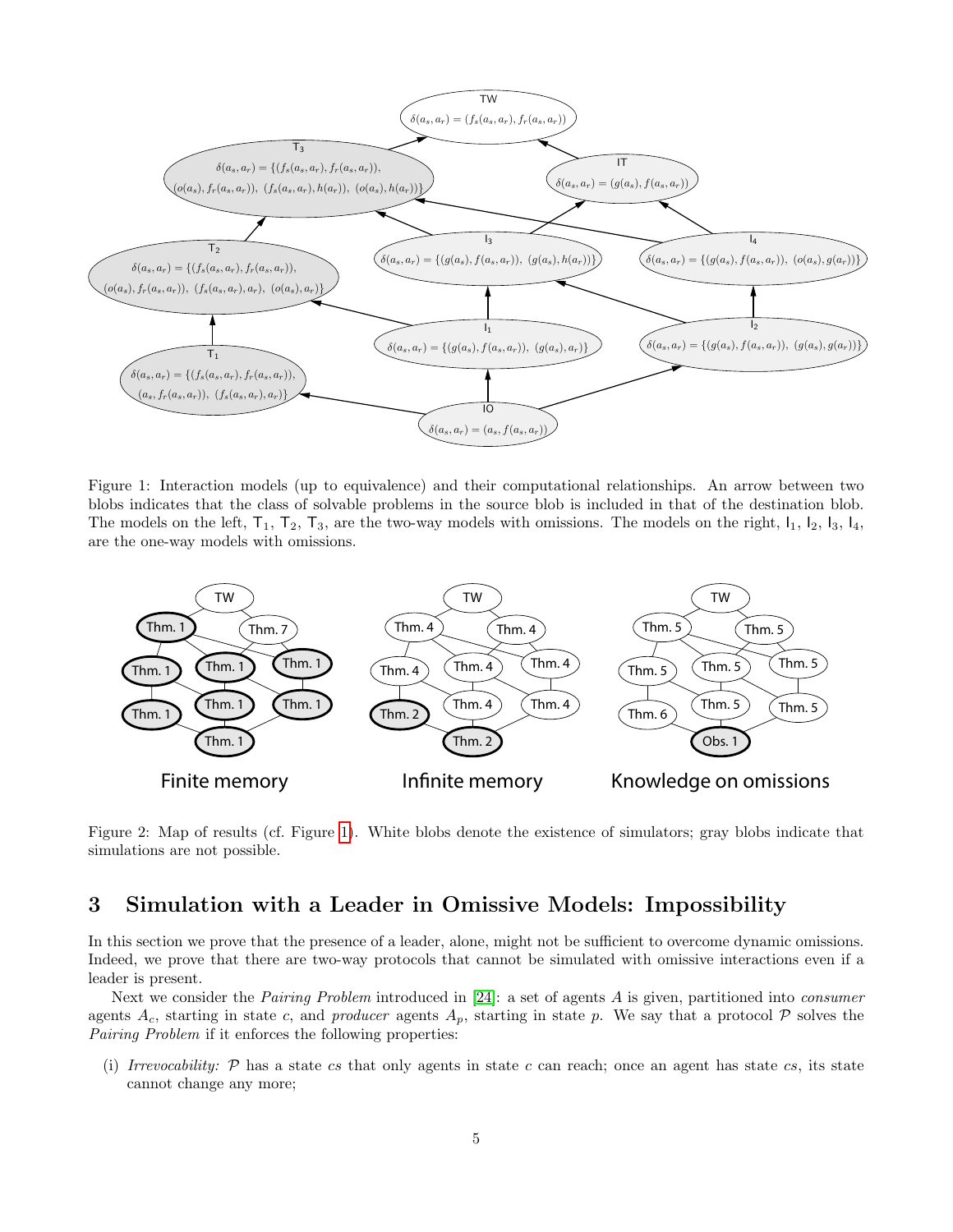- (ii) Safety: At any time, the number of agents in state cs is at most  $|A_n|$ ;
- (iii) Liveness: In all globally fair executions of  $P$ , eventually the number of agents in state cs is stably equal to  $\min\{|A_c|, |A_n|\}.$

This problem can be solved in the standard two-way model by the simple protocol below:

Pairing Protocol  $\mathcal{P}_{IP}$ .  $Q_{\mathcal{P}_{IP}} = \{cs, c, p, \perp\}$ . The only non-trivial transition rules are  $(c, p) \mapsto (cs, \perp)$  and  $(p, c) \mapsto (\perp, cs)$ .

However, as we will show, this protocol cannot be simulated, in spite of the presence of a leader, even in the simplest of the omissive models.

#### 3.1 Impossibility with Finite Memory

We investigate what happens when we introduce a distinguished leader node, but we restrict the memory of agents to be bounded by some function of |A|. We show our impossibility results directly for the  $T_3$  omissive model. The results clearly carry over to all the less powerful omissive models.

**Definition 1.** (Omission-Recurrent Configuration) Let  $\{\ell, a\}$  be a system of two agents, where  $\ell$  is the leader, and let  $C = (q_{\ell}, q_a)$  be a configuration. Suppose that there exists a finite non-empty sequence of interactions  $I = (i_1, i_2, \ldots, i_t)$ , where  $i_1$  is omissive on both sides, such that, if I is executed according to the transition rules of P starting from configuration C, eventually the state of  $\ell$  is again  $q_{\ell}$ . Then, if  $\ell$  is the starter (respectively, the reactor) of  $i_1$ , we say that C is a starter-omission-recurrent configuration (respectively, an reactor-omissionrecurrent configuration) for protocol P.

Note that, in the above definition, since  $i_1$  is omissive on both sides, the system transitions into configuration  $(o(q_\ell), h(q_a))$  or  $(h(q_\ell), o(q_a))$  after executing  $i_1$ .

<span id="page-5-0"></span>**Lemma 1.** Let  $S(\mathcal{P})$  be a simulator having a finite number k of states in total and working under the  $\circ$ NO adversary. Let a system of two agents  $\{\ell, a\}$  be given, where  $\ell$  is the leader. Let  $C_0$  be an initial configuration for  $\ell$ and a, and let  $I = (i_1, i_2, \ldots)$  be an infinite sequence of interactions with no omissions between  $\ell$  and a such that, if  $\mathcal{S}(\mathcal{P})$  is executed according to I starting from  $C_0$ , then the execution is globally fair. Then there exists a finite sequence of interactions  $I' = (i'_1, i'_2, \ldots, i'_t)$  with the following properties.

- (1)  $I'$  is obtained by introducing at most k omissive interactions into an initial finite sub-sequence of  $I$ . All the omissive interactions of  $I'$  are omissive on both sides.
- (2) If  $\ell$  and a execute  $\mathcal{S}(\mathcal{P})$  according to I' starting from  $C_0$ , they both do a simulated state transition (according to  $\delta_{\mathcal{P}}$ ).
- (3) Suppose that  $\ell$  and a execute  $\mathcal{S}(\mathcal{P})$  according to  $I'$  starting from  $C_0$ , and let  $C_j$  be the configuration of  $\ell$ and a immediately before executing interaction  $i'_{j+1}$ . Then, if  $i'_{j+1}$  is not omissive and has  $\ell$  as the starter (respectively, reactor),  $C_j$  is starter-omission-recurrent (respectively, reactor-omission-recurrent) for  $S(\mathcal{P})$ .

*Proof.* First we will insert at most k omissive interactions into I (thus building an infinite sequence that satisfies property (1)) in such a way as to satisfy property (3). Then we will choose t so as to satisfy property (2).

We will construct I' incrementally by an inductive procedure. Suppose we have constructed I' up to  $i'_j$ , and let  $C_j$  be the configuration of  $\ell$  and a after executing the first j interactions of I' starting from  $C_0$  (the base case is with  $j = 0$ ). Suppose also that the partial sequence  $(i'_1, \ldots, i'_j)$  has been obtained by adding some omissive interactions to some initial sub-sequence of I, say  $(i_1, \ldots, i_{v(j)})$  (with  $v(0) = 0$ , i.e., in the base case the subsequence is empty). Let  $i_{v(j)+1}$  have  $\ell$  as its starter (respectively, reactor). Then, if  $C_j$  is starter-omission-recurrent (respectively, reactor-omission-recurrent), we set  $i'_{j+1} = i_{v(j)+1}$  and  $v(j+1) = v(j) + 1$ . Otherwise, we let  $i'_{j+1}$  be omissive on both sides with  $\ell$  as the starter (respectively, reactor), and we set  $v(j + 1) = v(j)$ .

We claim that, if we continue this process indefinitely, we put at most  $k$  omissive interactions in  $I'$ . Indeed, suppose that an omissive interaction  $i'_j$  with  $\ell$  as the starter (respectively, reactor) has been inserted in  $I'$ , which means that  $C_{j-1}$  is not a starter-omission-recurrent (respectively, reactor-omission-recurrent) configuration. By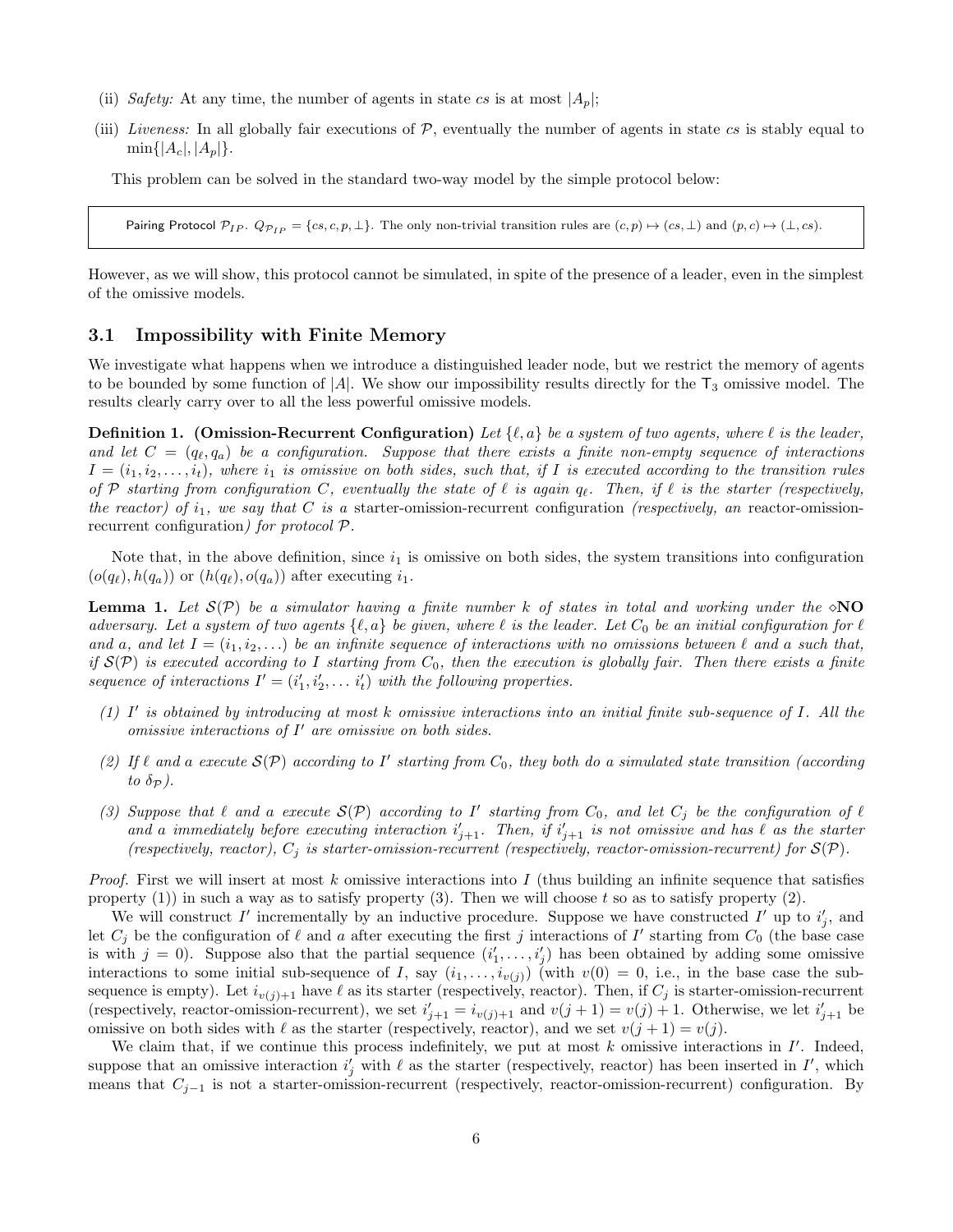definition of omission-recurrent configuration,  $\ell$  will never get the simulated state it had in  $C_{j-1}$  after executing  $i'_j$ . It follows that the same state will contribute to the addition of at most one omissive interaction to  $I'$ . Since the possible states for  $\ell$  are at most k, there can be at most k omissive interactions in  $I'$ .

We now have to decide when to stop the incremental construction of  $I'$ . Recall that the execution of  $I$  starting from  $C_0$  is globally fair, and observe that adding finitely many omissive interactions to it preserves its global fairness. So, by definition of simulator, the simulated states of  $\ell$  and  $a$  also change in a globally fair way as they execute  $I'$ . Therefore, at some point, they will conclude a simulated interaction, changing their local states according to  $\delta_{\mathcal{P}}$ . At this point we stop the construction of  $I'$ , obtaining a sequence of finite length  $t$  that satisfies all three properties.

<span id="page-6-0"></span>**Theorem 1.** A system of agents, each of which has a finite amount of memory, cannot simulate every two-way protocol in the  $T_3$  model (hence in all the omissive models), even with the presence of a leader and under the  $\delta N\Omega$ adversary.

*Proof.* We will show that the Pairing Protocol  $\mathcal{P}_{IP}$  cannot be simulated in  $\mathsf{T}_3$ . Suppose by contradiction that there is a simulator  $\mathcal{S}(\mathcal{P}_{IP})$  for it, and let us consider a system of two agents  $\ell$  and a, where  $\ell$  is the leader. Let  $C_0$  be an initial configuration in which  $\ell$  has simulated state p and a has simulated state c, and let I be an omission-less infinite sequence of interactions for the two agents whose execution starting from  $C_0$  is globally fair. According to  $\mathcal{P}_{IP}$ , eventually I will make both  $\ell$  and a change simulated state to  $\bot$  and cs, respectively.

Let us apply Lemma [1](#page-5-0) to  $\mathcal{S}(\mathcal{P}_{IP})$ ,  $C_0$ , and I, which yields a sequence of interactions  $I' = (i'_1, \ldots, i'_t)$  of length  $t$ , some of which are omissive on both sides. The sequence  $I'$  guarantees that both agents will change simulated state to cs and  $\perp$ , as per property (2). Let  $C_j$  be the configuration of the two agents after executing the first j interactions of  $I$  starting from configuration  $C_0$ .

Now we construct a larger system of agents:  $\{\ell, a, b_1, b_2, \ldots, b_m, d\}$ , where  $m = 2^t$ . Let  $C'_0$  be the configuration of this system in which  $\ell$  and a have the same state as in  $C_0$  and all other agents have the same state as a. We will show how to modify  $I'$  by inserting some extra interactions in it, obtaining an expanded sequence  $I''$  that involves also the other members of the system (as opposed to only  $\ell$  and  $a$ ). We will then show that executing  $I''$  makes the simulator behave in a way that is not compatible with the Pairing Problem.

We will construct  $I''$  inductively by inserting a sequence of interactions before each interaction  $i'_j \in I'$ . Say we have already done so up to  $i'_j$ , with  $0 \leq j < t$  (the base case being with  $j = 0$ ). Executing  $I''$  up to this point from configuration  $C'_0$  makes the system reach configuration  $C'_j$ . Let  $w(j) = m/2^j$ , and suppose that agents a,  $b_1$ ,  $b_2$ ,  $\ldots, b_{w(j)}$  have the same state in  $C'_j$  (this is certainly true for  $j = 0$ ). Also suppose that, in  $C'_j$ ,  $\ell$  and a have the same state as in  $C_j$  (again, this is true for  $j = 0$ ). As we construct I'' and j increases, we will also prove that these properties are preserved.

Now consider the next interaction  $i'_{j+1}$ , which could be either non-omissive or omissive on both sides. Next we are going to explain what interactions we add to  $I''$  between  $i'_j$  and  $i'_{j+1}$ .

Suppose that  $i'_{j+1}$  is omissive on both sides, and let  $\ell$  be the starter and a the reactor. Then we introduce in I'' (right after  $i'_j$ ) the sequence of interactions  $(d, b_1), (d, b_2), \ldots, (d, b_{w(j)/2})$ , omissive on both sides. Finally we introduce  $i'_{j+1}$  into I''. If a is the starter and  $\ell$  the reactor, we insert the same interactions, but with starter and reactor exchanged. It is immediate to see that, after executing these interactions from configuration  $C'_j$ , agents a,  $b_1, b_2, \ldots, b_{w(j+1)}$  have equal states. Indeed, they have the same state in  $C'_J$ , and then they all execute one omissive interaction as starters or as reactors. Moreover, in  $C'_{j+1}$ ,  $\ell$  and a have the same state as in  $C_{j+1}$ .

Suppose that  $i'_{j+1}$  is not omissive, and let  $\ell$  be the starter and a the reactor. By property (3) of  $I'$ , configuration  $C_j$  is starter-omission-recurrent. Let  $q_\ell$  be the state of  $\ell$  in  $C_j$  (and therefore in  $C'_j$ ). By definition of starteromission-recurrent configuration, there exists a sequence of interactions  $I^* = (i_1^*, i_2^*, \ldots, i_z^*)$ , with  $i_1^*$  omissive on both sides and having  $\ell$  as the starter and a as the reactor, such that the state of  $\ell$  becomes  $q_\ell$  again if  $I^*$  is executed from configuration  $C_j$  (and hence from  $C'_j$ ). Note that the same happens if the partner of  $\ell$  in the interactions of I<sup>\*</sup> is not a but any of the  $b_x$ 's, with  $1 \le x \le w(j)$ , since all these agents have the same state in  $C'_j$  by inductive hypothesis. Given these premises, we introduce in  $I''$  (right after  $i'_{j}$ ) the following interactions.

- For all  $1 \leq x \leq w(j)/2$ , we insert:
	- the interaction  $(\ell, b_x)$ , omissive on  $\ell$ 's side;
	- the interaction  $(d, b_{x+w(j)/2})$ , omissive on both sides;
	- the sequence of interactions  $(i_2^*, i_3^*, \ldots, i_z^*)$ , with  $b_{x+w(j)/2}$  as  $\ell$ 's partner instead of a.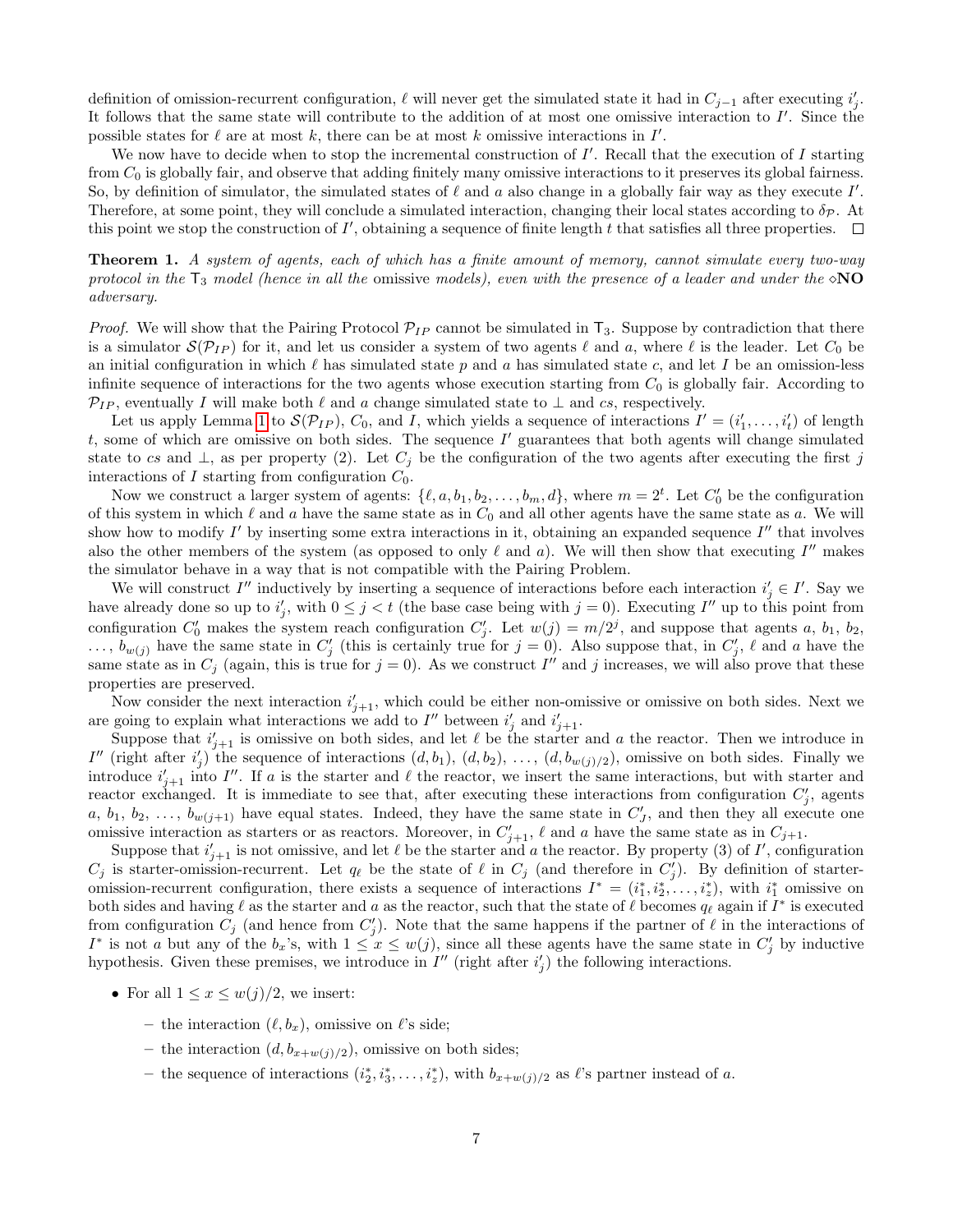• Finally, we insert  $i'_{j+1}$ .

The case in which  $\ell$  is the reactor of  $i'_{j+1}$  and a the starter is handled in a similar fashion, but we exchange starter and reactor in the interactions that we add to  $I''$ . Suppose now that the system executes the above sequence of interactions starting from configuration  $C'_j$ , and let us focus on the sub-system consisting of  $\ell$  and  $b_{x+w(j)/2}$ . The agent  $\ell$  starts in state  $q_\ell$  and then executes an omissive interaction, while  $b_{x+w(j)/2}$  executes another omissive interaction. Together, these two interactions have the same effect on  $\ell$  and  $b_{x+w(j)/2}$  as  $i_1^*$  (note that the partners of  $\ell$  and  $b_{x+w(j)/2}$  were irrelevant, because the interactions were omissive on their sides). Then  $\ell$  and  $b_{x+w(j)/2}$ execute all the interactions of  $I^*$  except  $i_1^*$ . Since  $b_{x+w(j)/2}$  started in the same state as a, by definition of  $I^*$  it follows that the state of  $\ell$  is reset again to  $q_{\ell}$  after this sequence. By induction, this is true for all  $1 \leq x \leq w(j)/2$ . Finally, the state of  $\ell$  correctly changes according to  $i'_{j+1}$  as it interacts with a. On the other hand, a and all the  $b_x$ 's see  $\ell$  exactly once when it is in state  $q_\ell$  and, since they have the same state in  $C'_j$ , they also have the same state in  $C'_{j+1}$ .

We have shown that agents a,  $b_1, b_2, \ldots, b_{w(j)}$  have the same state in  $C'_j$  for all  $1 \leq j \leq t$ . In particular, for  $j = t$ , we have that  $w(j) = m/2^t = 1$ , which means that a and  $b_1$  have the same state in  $C'_t$ . In turn, the simulated state of a in  $C'_t$  is the same as in  $C_t$ , i.e., cs. Since at the beginning there was only one agent with simulated state  $p$  (i.e.,  $\ell$ ), and now we have two agents with simulated state cs, we have violated the safety property of the Pairing Problem, meaning that  $\mathcal{S}(\mathcal{P}_{IP})$  cannot be a simulator.

As there is only a finite number of omissions in  $I''$ , this sequence of interactions can be extended to an infinite one with the addition of non-omissive interactions, which is compatible with the  $\lozenge NO$  adversary. □

#### 3.2 Impossibility with Infinite Memory

For this case we can show that simulation is impossible in the omissive two-way model without detection, and thus in IO.

<span id="page-7-0"></span>Theorem 2. A system of agents, each of which has an infinite amount of memory, cannot simulate every two-way protocol in the  $T_1$  model (hence in  $\mathsf{IO}$ ), even with the presence of a leader and under the  $\diamond$ NO adversary.

*Proof.* We will show that the Pairing Protocol  $\mathcal{P}_{IP}$  cannot be simulated in  $T_1$ . Let  $\mathcal{S}(\mathcal{P}_{IP})$ ,  $\ell$ ,  $a$ ,  $C_0$ , and  $I =$  $(i_1, i_2, \ldots)$  be defined as in the first paragraph of the proof of Theorem [1.](#page-6-0) By definition of simulator and by the Pairing Problem, if we execute I from  $C_0$  according to  $\mathcal{S}(\mathcal{P}_{IP})$ , at some point we reach a configuration in which  $\ell$  has simulated state  $\perp$  and a has simulated state cs. Say that this happens after executing  $i_j$ , and let  $I_j = (i_1, i_2, \ldots, i_j)$ .

Let us now extend the system with a third agent b, initially having the same state as  $a$  in  $C_0$ , and let us show how to insert interactions into  $I_j$  involving b as well, in order to obtain a contradictory finite sequence of interactions I'. Recall that I is omission-less, and consider the interaction  $i_x$ , with  $1 \leq x \leq j$ . If  $i_x = (\ell, a)$ , we insert the interaction  $(\ell, b)$  right before it, with omission on  $\ell$ 's side. If  $i_x = (a, \ell)$ , we insert the interaction  $(b, \ell)$  right before it, again with omission on  $\ell$ 's side.

Since omissions are undetectable, it is easy to see that the extended sequence  $I'$  will make  $\ell$  undergo the same state transitions as  $I_j$  (but at half the "speed"). On the other hand, a and b will always see  $\ell$  in the same state and will never see each other, so they will both have the same state throughout the execution of  $I'$ . It follows that a and b will eventually have simulated state cs, which violates the safety property of the Pairing Problem.

Note that the sequence  $I'$  contains finitely many omissions, and therefore it can be extended to an infinite sequence that is compatible with the  $\Diamond \mathbf{NO}$  adversary. □

Observation 1. Since in IO there are no omissions, the statement of Theorem [2](#page-7-0) for the IO model trivially extends to the scenario in which the number of omissions in the sequence of interactions is known in advance by the agents.

### 4 Simulation in Omissive Models

In this section we are going to make use of a result that appears in [\[24\]](#page-13-0) as Theorem 4.5. This theorem assumes each agent to have a unique ID, which is a non-negative integer, as part of its local state.

<span id="page-7-1"></span>**Theorem 3.** Assuming  $[0, \text{unique } \text{IDs}, \text{and } \mathcal{O}(\log(\text{max } \text{ID})) \text{ bits of memory on each agent (where } \text{max } \text{ID is the element})$ maximum ID in the system), there exists a simulator for every two-way protocol, even under the UO adversary.  $\Box$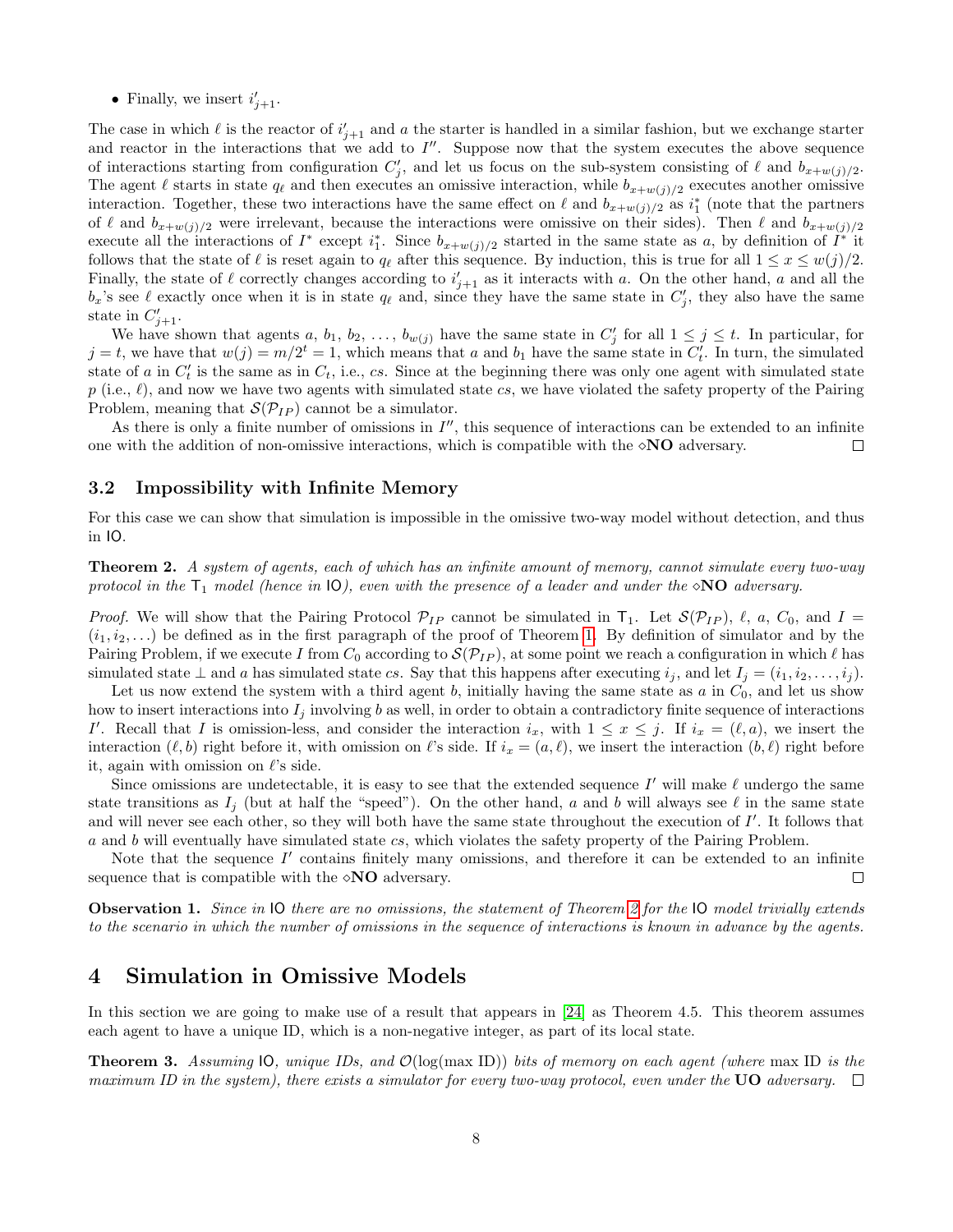What this theorem says is that, if the agents initially have unique IDs, they can perform a simulation of any two-way protocol, even if the simulation runs in the weakest model, IO, and against the strongest adversary, UO.

In this section we assume the presence of a leader and we show that, in certain models, we can implement a naming algorithm, i.e., an algorithm that assign unique IDs to all agents. Once an ID has been assigned to an agent, it cannot change. Therefore, the naming algorithm and the simulator of Theorem [3](#page-7-1) can be combined into a single protocol and can even run in parallel: if an agent has no ID yet, the simulator simply ignores every interaction involving this agent. By global fairness, eventually all agents will have unique IDs, and the simulation will finally involve the entire system, producing a globally fair simulated execution.

The protocols will be presented using an algorithmic style: for each interaction of the form  $(a_s, a_r)$ , the starter agent  $a_s$  executes function Upon Event Starter sends() and the reactor agent  $a_r$  executes Upon Event Reactor delivers  $(var<sup>s</sup>)$ , where  $var<sup>s</sup>$  is the variable var in the local state of agent  $a<sub>s</sub>$ .

#### 4.1 Naming Algorithm with Infinite Memory

If the leader has infinite memory, it can implement a simple naming algorithm under certain models. Since The-orem [2](#page-7-0) already states the impossibility of simulation under models  $T_1$  and IO, we will assume model  $I_1$  or model  $I_2$ . Constructing a simulator for these models will imply the existence of a simulator for all other models except  $T_1$ and IO (refer to Figure [2\)](#page-4-1).

<span id="page-8-0"></span>**Theorem 4.** Assuming  $I_1$  or  $I_2$ , the presence of a leader, and an infinite amount of memory on each agent, there exists a simulator for every two-way protocol, even under the UO adversary.

*Proof.* By the above discussion, it suffices to implement a naming algorithm. Each agent has a local variable  $my\angle ID$ and the leader also has a second variable next ID. The leader has  $myID = 0$  and  $next.ID = 1$ , while all other agents initially have  $my\_ID = \perp$ . Every time the leader detects the proximity of another agent (i.e., it applies function g to its own state), it increments the variable next  $ID$ . Every time an agent sees the state of the leader (i.e., it applies function f), it sets its own  $my.ID$  to the value found in the leader's next *LD* variable.

Since the leader increments  $nextID$  every time it is involved in an interaction (even if the interaction is omissive on the other side), no two agents can get the same ID. Moreover, by global fairness, all agents will eventually see the leader in a non-omissive interaction, and will therefore acquire an ID.  $\Box$ 

#### 4.2 Naming Algorithms with Knowledge on Omissions

Now we assume that agents have only a finite amount of memory, but they know in advance a finite upper bound L on the number of omission faults that the adversary is going to insert in interactions that involve the leader. Note that the adversary can still be UO even if only finitely many omissive interactions involve the leader.

#### 4.2.1 Naming Algorithm for  $I_1$  and  $I_2$

We refine the naming algorithm of Theorem [4](#page-8-0) to cope with the fact that now memory is bounded by a function of L and the size of the system, n. It is worth mentioning that the precise value of n is not known to the agents, and L is only an upper bound on the number of omissions involving the leader, not necessarily the exact number.

<span id="page-8-1"></span>**Theorem 5.** Assuming  $I_1$  or  $I_2$ , the presence of a leader, knowledge of an upper bound L on the number of omission failures in interactions that involve the leader, and  $\Theta(L \log nL)$  bits of memory on each agent (where n is the number of agents), there exists a simulator for every two-way protocol, even under the  $UO$  adversary.

Proof. We implement the naming algorithm presented in Figure [3.](#page-10-0) Compared to the algorithm of Theorem [4,](#page-8-0) here the leader has an array of  $L+1$  next ID variables, as opposed to only one. This array is initialized to  $[1, 2, \ldots, L+1]$ and, when an ID is assigned, the corresponding entry of the array will be incremented by  $L + 1$ , so that no two equal IDs are ever be generated.

All entries of next ID are initially unlocked: this information is stored in the leader's Boolean array locked. The *active ID* is defined as the unlocked entry of  $next\_ID$  having minimum index, if there is any (line [10\)](#page-10-0). This is the ID that will tentatively be assigned next. Whenever the leader detects the proximity of another agent (i.e., it executes function  $g$  on its own state, or function Upon Event Starter sends in the algorithm of Figure [3\)](#page-10-0), it locks the active entry of next ID (line [12\)](#page-10-0). The purpose of locking an entry of next ID (as opposed to just incrementing it as in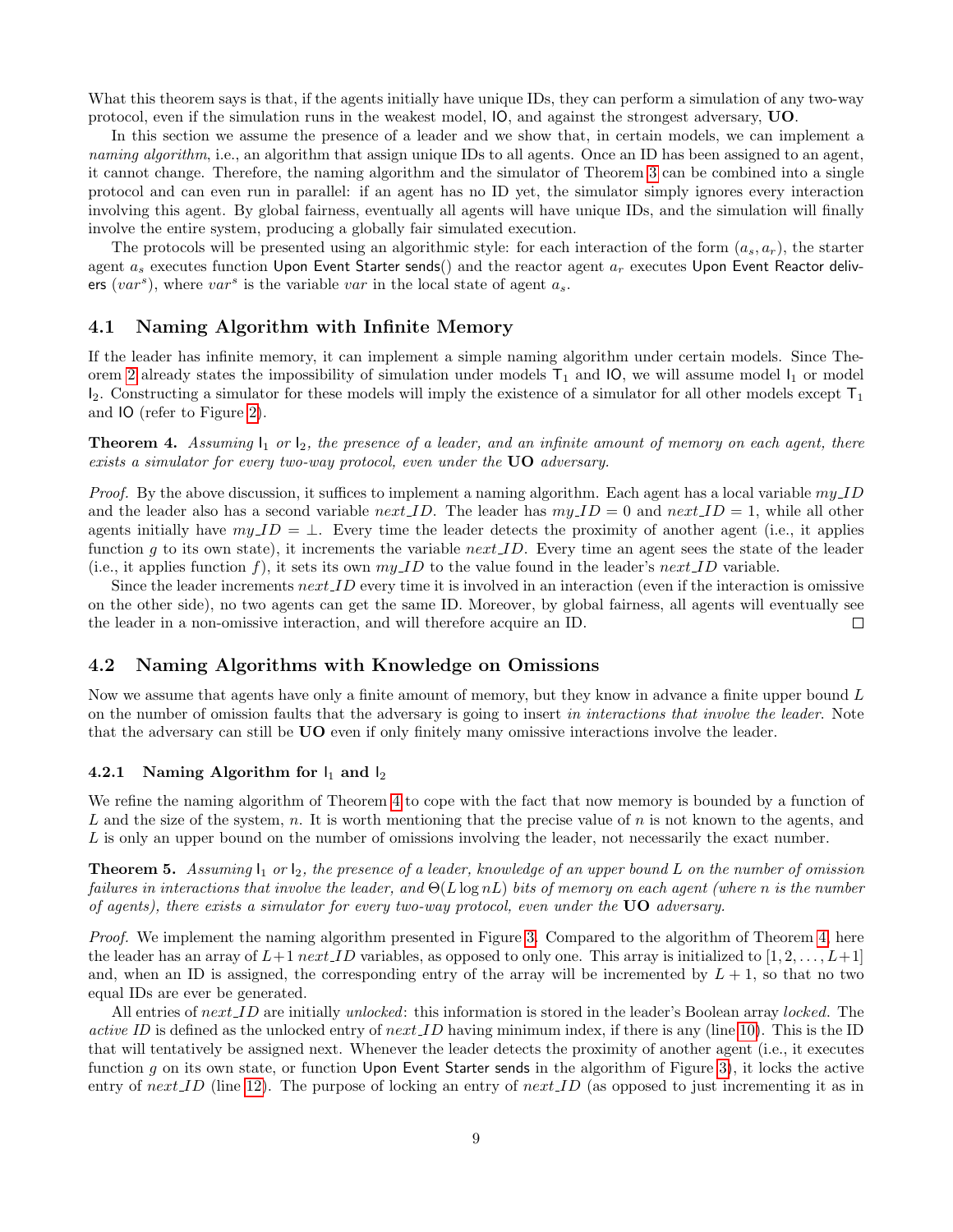Theorem [4\)](#page-8-0) is that the leader cannot allow its value to grow indefinitely, because now memory is limited. Instead, the leader will make the entry temporarily inactive, and will keep it on hold until it gathers more information in the following interactions.

On the other hand, if an agent a sees the leader (i.e., it executes function f or function Upon Event Reactor delivers in Figure [3\)](#page-10-0), and a does not have an ID yet, then it assigns itself the active ID from the leader's  $nextID$ variable (line [30\)](#page-10-0). So, the next time the leader sees  $a$ , it will read its new ID and it will know that the corresponding entry of next ID can be unlocked (line [23\)](#page-10-0) and its value can be incremented by  $L + 1$  (line [24\)](#page-10-0).

It may happen that the leader is involved in an omissive interaction, and therefore the entry of next ID that it locks will never be unlocked again. However, this can happen at most L times, while the array has  $L + 1$  entries.

This is not sufficient yet, because the same agent a may see the leader multiple times in a row and cause all entries of  $nextID$  to become locked. If a only stores one ID, it will have no way to tell the leader that more than one entry of  $next\_ID$  has to be unlocked. This is why a also has a variable called redundant, which is a Boolean array that will store information on all the active entries of  $nextID$  that a sees after receiving an ID. So, if the agent a already has an ID and it sees the leader again, it sets to *true* the entry of *reduntant* corresponding to the active ID of the leader (line [32\)](#page-10-0).

Now, suppose that the leader sees that a has an entry of *redundant* set to true. This implies that the corresponding entry of  $next.ID$  is currently locked and should be unlocked. However, this cannot be done right away: the leader wants to give a an "acknowledgment", so that a will set the entry of redundant to false first. This is to prevent the scenario in which the entry of  $next.ID$  gets unlocked, becomes active, another agent b sees it, and takes it as its own ID. If then the leader sees a again (still with *redundant* on true), it will unlock the entry of next ID. Then perhaps yet another agent c will see the leader, getting the same ID as  $b$ .

To prevent such an incorrect behavior, the leader has another variable array called waiting, in which it stores the IDs of the agents that should reset their *redundant* variables. So, when the leader sees that a has some entry of redundant set to true, it stores the (unique) ID of a in the corresponding entry of waiting (line [18\)](#page-10-0). Then, when a sees the leader again and reads its own ID in the *waiting* array, it knows that it has to set to *false* the corresponding entries of redundant (line [34\)](#page-10-0). Finally, when the leader sees a again and notices that the entry of redundant has been set to *false*, it can reset the corresponding entry of waiting (line [20\)](#page-10-0) and unlock the entry of  $new\_ID$  (line [21\)](#page-10-0).

The fact that the algorithm does not give the same ID to two different agents follows from the observation that at most one agent can keep an entry of  $new\_ID$  locked at any given time, which in turn follows from the way the two variables redundant and waiting function together. If no omission occurs and the leader is observed by some agent  $a$ , then  $a$  will store information about the currently active ID. If  $a$  takes this ID for itself, that entry of  $next.ID$  will be incremented before any other agent can get the same ID. If a has already an ID, the entry of next ID will remain locked until a has reset its own *redundant* variable. Moreover, the fact that the algorithm will eventually assign every agent an ID immediately follows from the global fairness of the adversarial scheduler.

Since the IDs in the next ID array increase by  $L+1$  every time one is assigned, and since there are n agents in total, the value of every ID is  $\mathcal{O}(nL)$ . Hence,  $\mathcal{O}(L \log nL)$  bits of memory are required to store each agent's arrays, and  $\mathcal{O}(\log nL)$  more bits are required to run the simulator of Theorem [3.](#page-7-1) The total amount of memory needed per agent is therefore  $\mathcal{O}(L \log nL)$  bits. agent is therefore  $\mathcal{O}(L \log nL)$  bits.

#### 4.2.2 Naming Algorithm for  $T_1$

Observe that the previous naming algorithm does not work for model  $T_1$ , and Theorem [2](#page-7-0) does not hold when some kind of upper bound on omissions is known.

<span id="page-9-0"></span>**Theorem 6.** Assuming  $T_1$ , the presence of a leader, knowledge of an upper bound L on the number of omission failures in interactions that involve the leader, and  $\Theta(L \log nL)$  bits of memory on each agent (where n is the number of agents), there exists a simulator for every two-way protocol, even under the  $UO$  adversary.

*Proof.* It is sufficient to give a naming algorithm. We modify the one used in Theorem [4](#page-8-0) to work in  $T_1$  with  $\mathcal{O}(L \log nL)$  memory. The leader has the same two local variables, but each other agent has an array  $my\,ID$  of L + 1 local variables, each of which is initially set to ⊥. If an agent a sees the leader, and the local array  $myID$  of a has some entries still set to  $\perp$ , then a changes one of them from  $\perp$  to the value of the leader's next ID variable. On the other hand, if the leader sees an agent whose local array  $my\_ID$  has some entries still set to  $\bot$ , it increments next ID. When all entries of an agent's array  $my$  ID have been set, the entire array is taken as the agent's ID.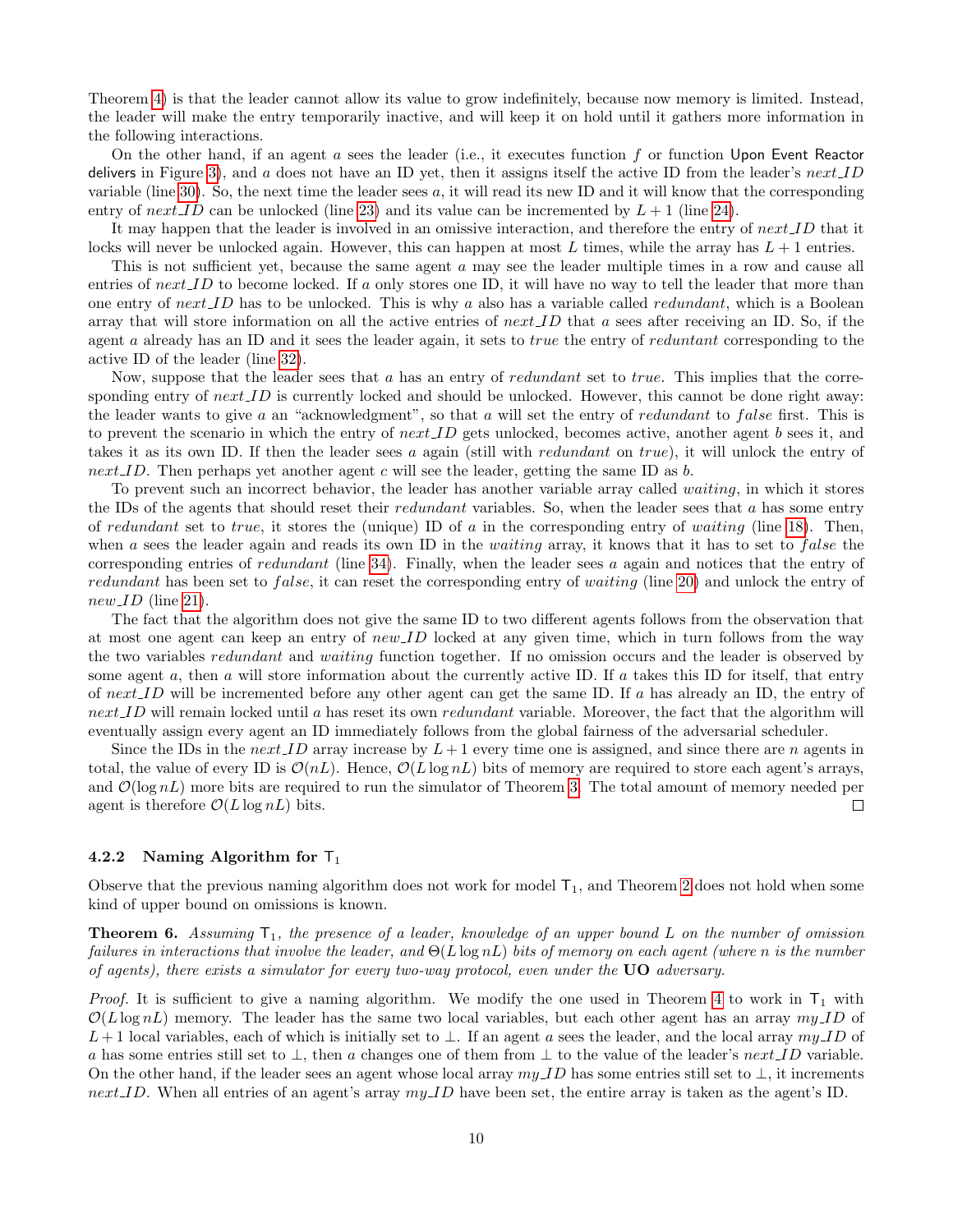<span id="page-10-0"></span>1: Variables<br>2:  $my\_ID$  $\triangleright$  the leader has this variable initialized to 0, non-leaders to  $\bot$   $\triangleright$  leader variable 3:  $nextLD[] := [1, 2, ..., L + 1]$ <br>
4:  $locked[] := [false, false, ..., false]$ <br>
b leader variable<br>
b leader variable 4: locked[] := [false, false, . . . , false] . leader variable 5: waiting[] := [⊥, ⊥, . . . , ⊥] . leader variable 6:  $redundant[] := [false, false, ..., false]$   $\triangleright$  non-leader variable 7: 8: Upon Event Starter sends() 9: if  $my.ID = 0$  then  $\triangleright \text{I am the leader}$ <br>10:  $j := \min\{j \mid locked[j] = false, L + 2\}$ 10:  $j := \min\{j \mid locked[j] = false, L + 2\}$ <br>11: **if**  $j < L + 2$  **then** 12:  $locked[j] := true$ 13: 14: Upon Event Reactor delivers  $(my\_ID^s, next\_ID^s[], locked^s[], waiting^s[], redundancy^s[],$ 15: if  $my\_ID = 0$  then <br>16: **for all**  $j \in \{1, 2, ..., L + 1\}$  do 16: **for all**  $j \in \{1, 2, ..., L + 1\}$  do<br>17: **if** redundant<sup>s</sup>[j] = true **then** 18:  $waiting[j] := my\_ID^s$ <br>19: **else if**  $waiting[j] = my\_ID^s$ 19: else if  $waiting[j] = my.ID^s$  then 20:  $\begin{array}{ll} 20: & \text{waiting}[j] := \perp \\ 21: & \text{locked}[j] := fal \end{array}$  $locked[j] := false$ 22: if  $\exists j, next.ID[j] = my.ID^s$  then<br>23:  $locked[j] := false$ 24:  $next\_ID[j] := next\_ID[j] + L + 1$ 25: else  $\triangleright$  I am not the leader  $\triangleright$  I am not the leader  $\triangleright$  I am not the leader  $\triangleright$  I am not the leader 26: if  $my\_ID^s = 0$  then  $\triangleright$  my partner is the leader  $27$ :  $j = min\{j \mid locked^s[j] = false, L + 2\}$ 27:  $j = \min\{j \mid locked^s[j] = false, L+2\}$ <br>
28: **if**  $j < L+2$  then 29: if  $my\_ID = \perp$  then<br>30:  $my\_ID := next\_I$ 30:  $my\_ID := next\_ID<sup>s</sup>[j]$ 31: else<br>32:  $r_0$  $redundant[j] := true$ 33: if  $my\_ID \neq \bot \land \exists j, waiting^s[j] = my\_ID$  then 34:  $redundant[j] := false$ 

Figure 3: Naming algorithm for  $I_1$  and  $I_2$  with knowledge on omissions, used in Theorem [5](#page-8-1)

#### 1: Variables<br>2:  $role$  $\triangleright$  the leader has this variable initialized to *leader*, non-leaders to *available* 3: state  $p := initial-state$ 4:  $token := \bot$ 5: 6: Upon Event Starter sends() 7:  $token := \perp$ 8: if  $role = leader$  then<br>9:  $role := available$  $role := available$ 10: else if  $role = moving$  then 11:  $role := available$ 12: else if  $role = starter$  then 13:  $role := pending$ 14: 15: Upon Event Reactor delivers  $(\mathit{role}^s, \mathit{state}^s_\mathcal{P}, \mathit{token}^s)$ 16:  $token := token^s$ <br>17: if  $role^s = leader$  then 18:  $role := moving$ 19: else if  $role^s = moving$  then<br>20:  $role := starter$  $role := starter$ 21: else if  $role^s = starter$  then<br>22: token := state 22: token := state  $p$ <br>23: state  $p := f_r(sta)$ 23:  $state_{\mathcal{P}} := f_r(state_{\mathcal{P}}^s, state_{\mathcal{P}})$ 24: else if  $role = pending \land token \neq \bot$  then<br>25:  $state_{\mathcal{P}} := f_s(state_{\mathcal{P}}, token)$ 26:  $role := leader$ <br>27:  $token := \perp$  $token := \bot$

Figure 4: Simulation protocol for IT with finite memory, used in Theorem [7](#page-11-0)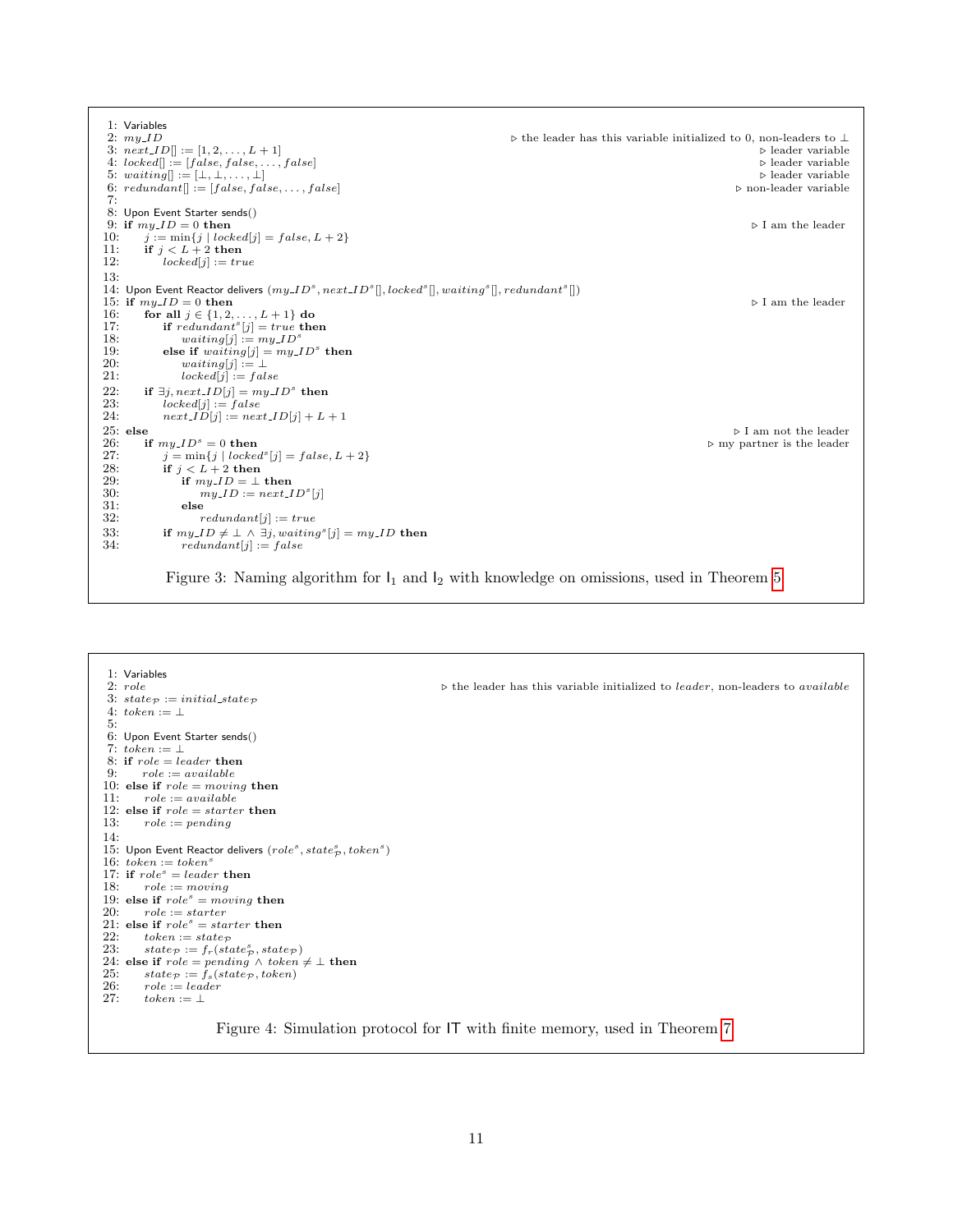Since the execution is globally fair, eventually all agents will have their  $my\,ID$  array completely set. Observe that, whenever the leader increments  $next.ID$ , there is an agent a that removes one occurrence of  $\perp$  from its local array  $my$  ID, unless the interaction is omissive on a's side. But there can only be L such omissive interactions, which means that the maximum value of  $next\_ID$  will be  $\mathcal{O}(nL)$ . So,  $\Theta(L \log nL)$  bits of memory are enough for an agent to store its local array  $my$  ID. By Theorem [3,](#page-7-1) combining this naming algorithm with the simulator does not require more than  $\Theta(L \log nL)$  bits of memory on each agent.

Suppose for a contradiction that two agents receive equal IDs. Therefore, both agents have observed the leader  $L + 1$  times, and at the jth observation both agents must have read the same value in variable next ID, for all  $1 \leq j \leq L+1$ . So, the leader has failed to increment next ID for at least  $L+1$  times, implying that there have been  $L+1$  omissive interactions involving the leader, which contradicts the theorem's assumptions. Thus all agents receive distinct IDs, and the naming algorithm is correct.  $\Box$ 

# 5 Simulation for IT

Notice that IT is the only finite-memory model for which the impossibility result of Theorem [1](#page-6-0) does not hold (see Figure [2\)](#page-4-1). It turns out that in this model we can implement a simulator that sequentializes the simulated two-way interactions via a token-passing technique.

<span id="page-11-0"></span>Theorem 7. Assuming IT, the presence of a leader, and a constant amount of memory on each agent, there exists a simulator for every two-way protocol, even under the UO adversary.

*Proof.* The simulation algorithm is reported in Figure [4.](#page-10-0) Suppose we are given a two-way protocol  $\mathcal P$  whose transition function is  $\delta \mathcal{P}(a_s, a_r) = (f_s(a_s, a_r), f_r(a_s, a_r))$ . In our simulator, each agent has a local variable called state<sub>P</sub>, which is the state of P that the agent is simulating, plus an auxiliary variable role, which is used to coordinate the simulation. Initially, the role of one agent is leader, while all others are available. When the leader meets another agent a, the leadership is "transferred" to a: the role of the leader becomes available (line [9\)](#page-10-0), and the role of a becomes moving (line [18\)](#page-10-0). Note that the leader does not have to see the state of a to perform this operation.

The next agent b that sees a becomes the starter of a new simulated interaction: the role of b becomes *starter* (line [20\)](#page-10-0) and the role of a becomes *available* again (line [11\)](#page-10-0). Now, the first agent c that observes b becomes the reactor of the simulated interaction: it executes function  $f_r$  on its own simulated state using b's simulated state as part of the input (line [23\)](#page-10-0), while b's role becomes *pending* (line [13\)](#page-10-0).

Now, in order for b to perform its side of the simulated transition, it has to retrieve the simulated state that  $c$ had before transitioning. To deliver this information to  $b$ , the agent  $c$  stores its own simulated state in a variable called token before performing the transition (line [22\)](#page-10-0). Now, as soon as an agent sees c, it copies the token (line [16\)](#page-10-0), while c erases its own copy (line [7\)](#page-10-0). This token circulation protocol is executed until the token reaches  $b$ .

When b finally obtains the token, it uses it as part of the input to function  $f_s$  and changes its simulated state accordingly (line [25\)](#page-10-0). Now both sides of the simulated transition have been performed correctly, and b resets its role to *leader* (line [26\)](#page-10-0) and destroys the token (line [27\)](#page-10-0). At this point we have exactly one agent whose role is leader, while all other agents have role *available*, as we had at the beginning. The next steps of the simulation are thus performed in the same fashion.

Note that, if the two-way protocol  $P$  has a constant number k of states, then our simulator has  $O(k^2)$  states, independently of the size of the system.

The correctness of the simulator can be proven by observing that, due to the uniqueness of the leader, there is at most one pending transition at all times. Moreover, any agent in the system can become the starter (including the leader itself), thanks to the extra step that creates an agent with role moving: any non-leader agent can become moving, and then any agent (including the original leader) can become *starter*. Note that this is not true if the system consists of  $n = 2$  agents (in this case the leader will necessarily become the starter of every simulated interaction), but recall that the definition of simulator assumes that  $n > 2$  (cf. Section [2.3\)](#page-3-0).

We have to prove that the system will perform infinitely many simulated interactions, in such a way that the simulated execution is globally fair. By the global fairness of the simulator, a token will certainly be created and will be passed around by the agents; again by global fairness, the token will eventually reach the agent with  $role = starter$ , and the simulated interaction will be concluded. The global fairness of the entire simulated execution also follows immediately from the global fairness of the simulator itself.  $\Box$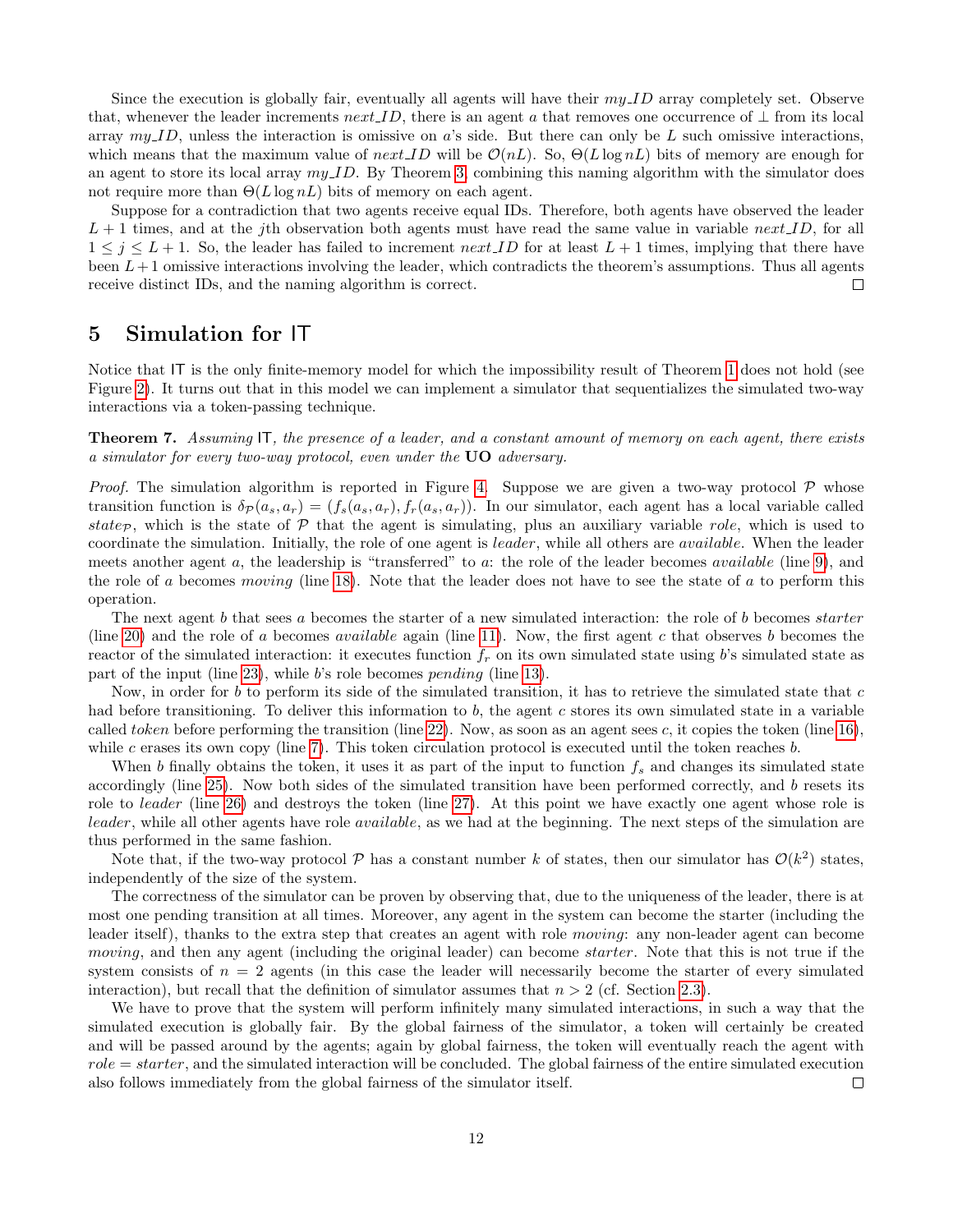# References

- <span id="page-12-3"></span>[1] D. Alistarh and R. Gelashvili. "Polylogarithmic-time leader election in population protocols", 42nd International Colloquium on Automata, Languages and Programming, ICALP, 2015, pp. 479–491.
- <span id="page-12-4"></span>[2] D. Alistarh, R. Gelashvili, and M. Vojnovic. "Fast and exact majority in population protocols", 34th Annual ACM Symposium on Principles of Distributed Computing, PODC, 2015, pp. 47–56.
- <span id="page-12-2"></span>[3] D. Angluin, J. Aspnes, Z. Diamadi, M. J. Fischer, and R. Peralta. "Computation in networks of passively mobile finite-state sensors", Distributed Computing, vol. 18(4), 2006, pp. 235–253.
- <span id="page-12-10"></span>[4] D. Angluin, J. Aspnes, and D. Eisenstat. "On the power of anonymous one-way communication", 9th International Conference on Principles of Distributed Systems, OPODIS, 2005, pp. 396–411.
- <span id="page-12-12"></span>[5] D. Angluin, J. Aspnes, and D. Eisenstat. "Stably computable predicates are semilinear", 25th Annual ACM Symposium on Principles of Distributed Computing, PODC, 2006, pp. 292–299.
- <span id="page-12-15"></span>[6] D. Angluin, J. Aspnes, and D. Eisenstat. "A simple population protocol for fast robust approximate majority", Distributed Computing, vol.  $21(2)$ ,  $2008$ , pp.  $87-102$ .
- <span id="page-12-6"></span>[7] D. Angluin, J. Aspnes, and D. Eisenstat. "Fast computation by population protocols with a leader", *Distributed* Computing, vol. 21(3), 2008, pp. 61–75.
- <span id="page-12-11"></span>[8] J. Aspnes and E. Ruppert. "An introduction to population protocols", Bulletin of the European Association for Theoretical Computer Science, vol. 93, 2007, pp. 98–117.
- <span id="page-12-17"></span>[9] J. Beauquier, J. Burman, S. Clavière, and D. Sohier. "Space-optimal counting in population protocols", 29th International Symposium on Distributed Computing, DISC, 2015, pp. 631–649.
- <span id="page-12-18"></span>[10] J. Beauquier, J. Burman, and S. Kutten. "A self-stabilizing transformer for population protocols with covering", Theoretical Computer Science, vol. 412(33), 2011, pp. 4247–4259.
- <span id="page-12-13"></span>[11] O. Bournez, P. Chassaing, J. Cohen, L. Gerin, and X. Koegler. "On the convergence of population protocols when population goes to infinity", *Applied Mathematics and Computation*, vol. 215(4), 2009, pp. 1340–1350.
- <span id="page-12-16"></span>[12] S. Cai, T. Izumi, and K. Wada. "How to prove impossibility under global fairness: on space complexity of self-stabilizing leader election on a population protocol model", Theory of Computing Systems, vol.  $50(3)$ , 2012, pp. 433–445.
- <span id="page-12-0"></span>[13] A. Casteigts, P. Flocchini, W. Quattrociocchi, and N. Santoro. Time-varying graphs and dynamic networks. International Journal of Parallel, Emergent and Distributed Systems, vol. 27(5), 2012, pp. 387–408.
- <span id="page-12-14"></span>[14] I. Chatzigiannakis, S. Dolev, S. P. Fekete, O. Michail, and P. G. Spirakis. "Not all fair probabilistic schedulers are equivalent", 13th International Conference on Principles of Distributed Systems, OPODIS, 2009, pp. 33–47.
- <span id="page-12-5"></span>[15] I. Chatzigiannakis, O. Michail, S. Nikolaou, and A. Pavlogiannis. "Passively mobile communicating machines that use restricted space", Theoretical Computer Science, vol. 412(46), 2011, pp. 6469–6483.
- <span id="page-12-7"></span>[16] I. Chatzigiannakis, O. Michail, S. Nikolaou, A. Pavlogiannis, and P. G. Spirakis. "All symmetric predicates in  $NSPACE(n<sup>2</sup>)$  are stably computable by the mediated population protocol model", 35th International Symposium on Mathematical Foundations of Computer Science, MFCS, 2010, pp. 270–281.
- <span id="page-12-8"></span>[17] I. Chatzigiannakis, O. Michail, and P. G. Spirakis. "Stably decidable graph languages by mediated population protocols", 12th International Symposium on Stabilization, Safety, and Security of Distributed Systems, SSS, 2010, pp. 252–266.
- <span id="page-12-9"></span>[18] I. Chatzigiannakis, O. Michail, and P. G. Spirakis. "Mediated population protocols", Theoretical Computer Science, vol. 412(22), 2011, pp. 2434-2450.
- <span id="page-12-1"></span>[19] I. Chatzigiannakis, O. Michail, and P. G. Spirakis. "New models for population protocols", Synthesis Lectures on Distributed Computing Theory, Morgan & Claypool, 2011.